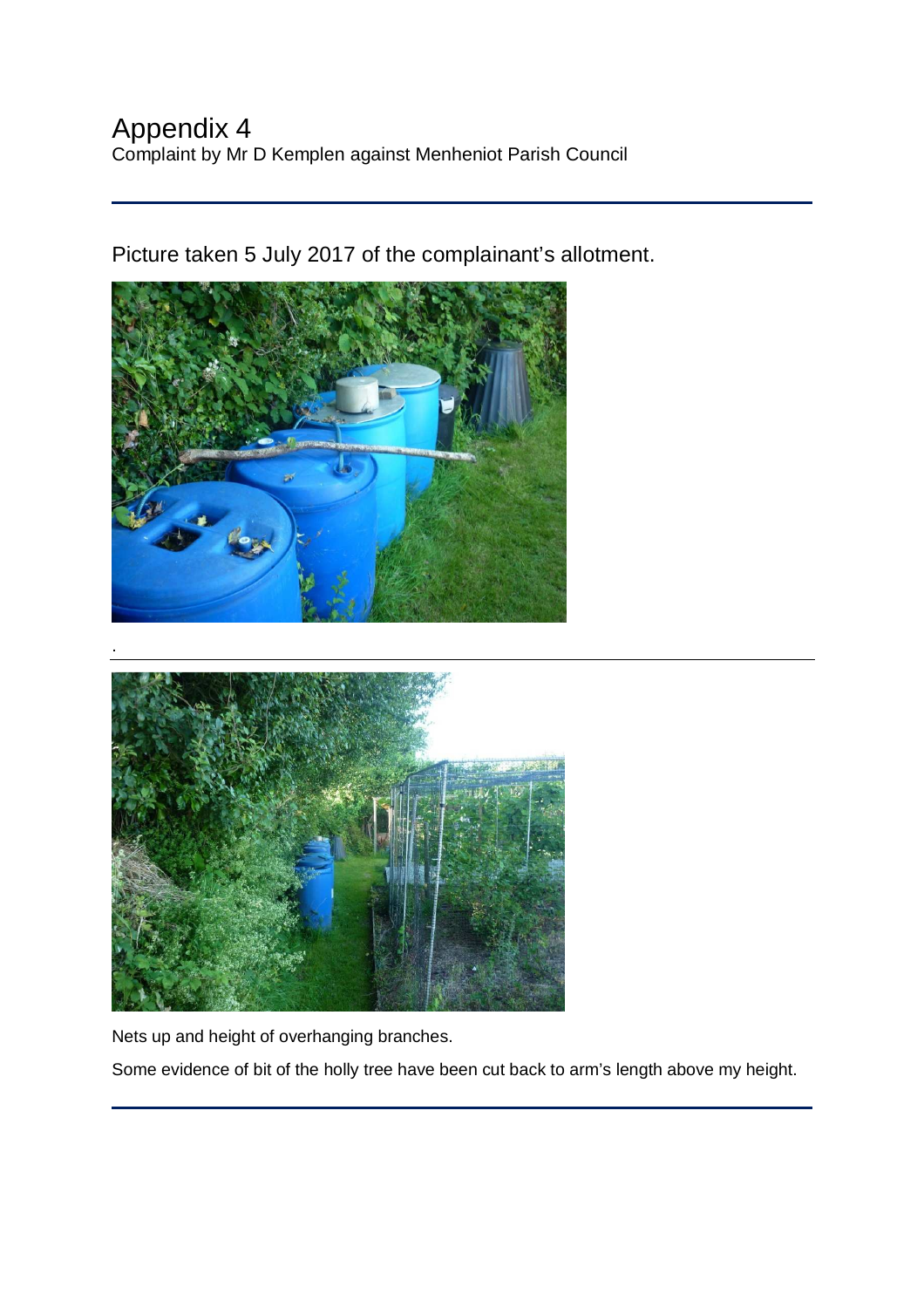

No visible branches.



Field side .Minor weed growth and no sign of large amount of brash. Looking west.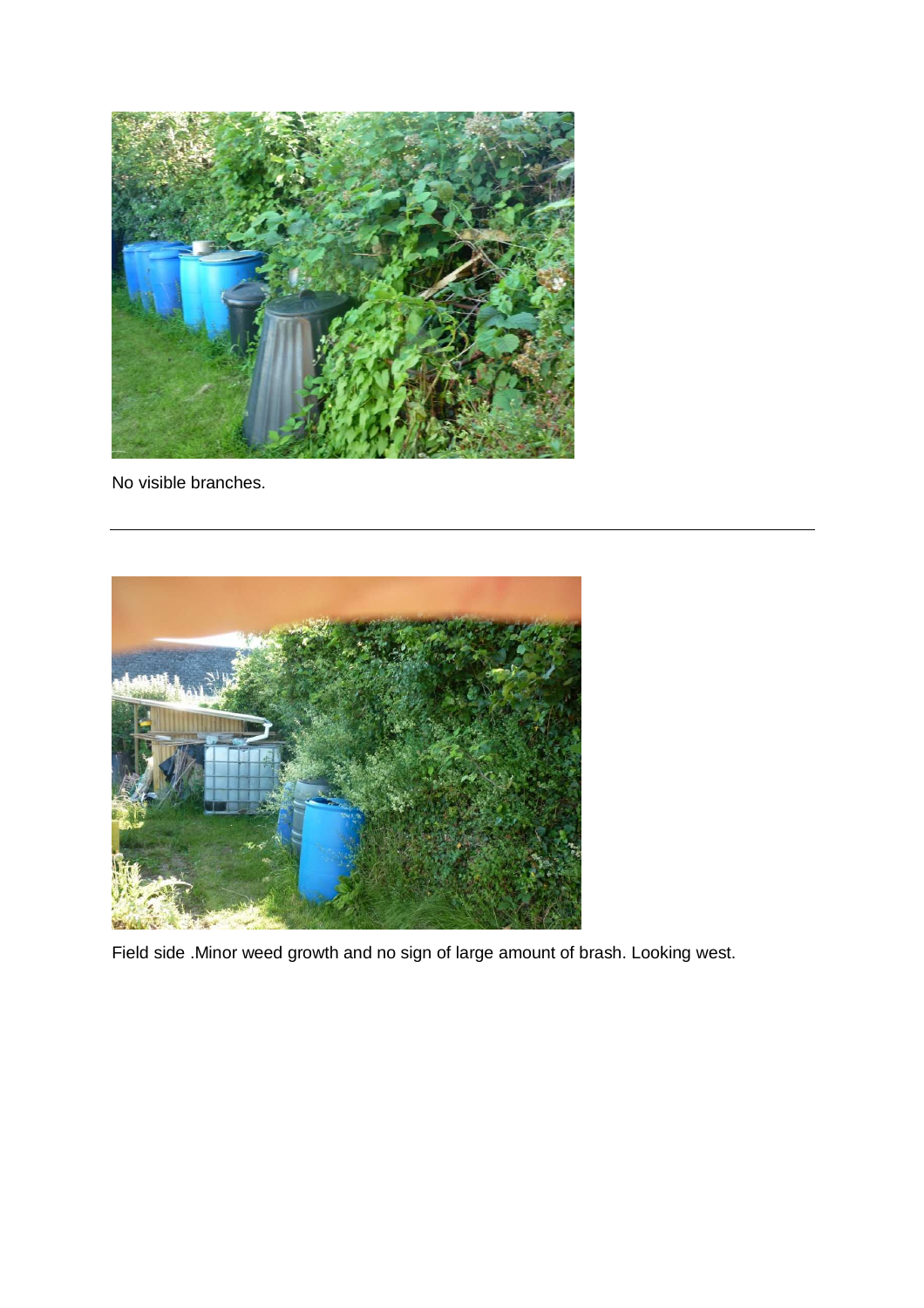

Same shot looking East field hedge.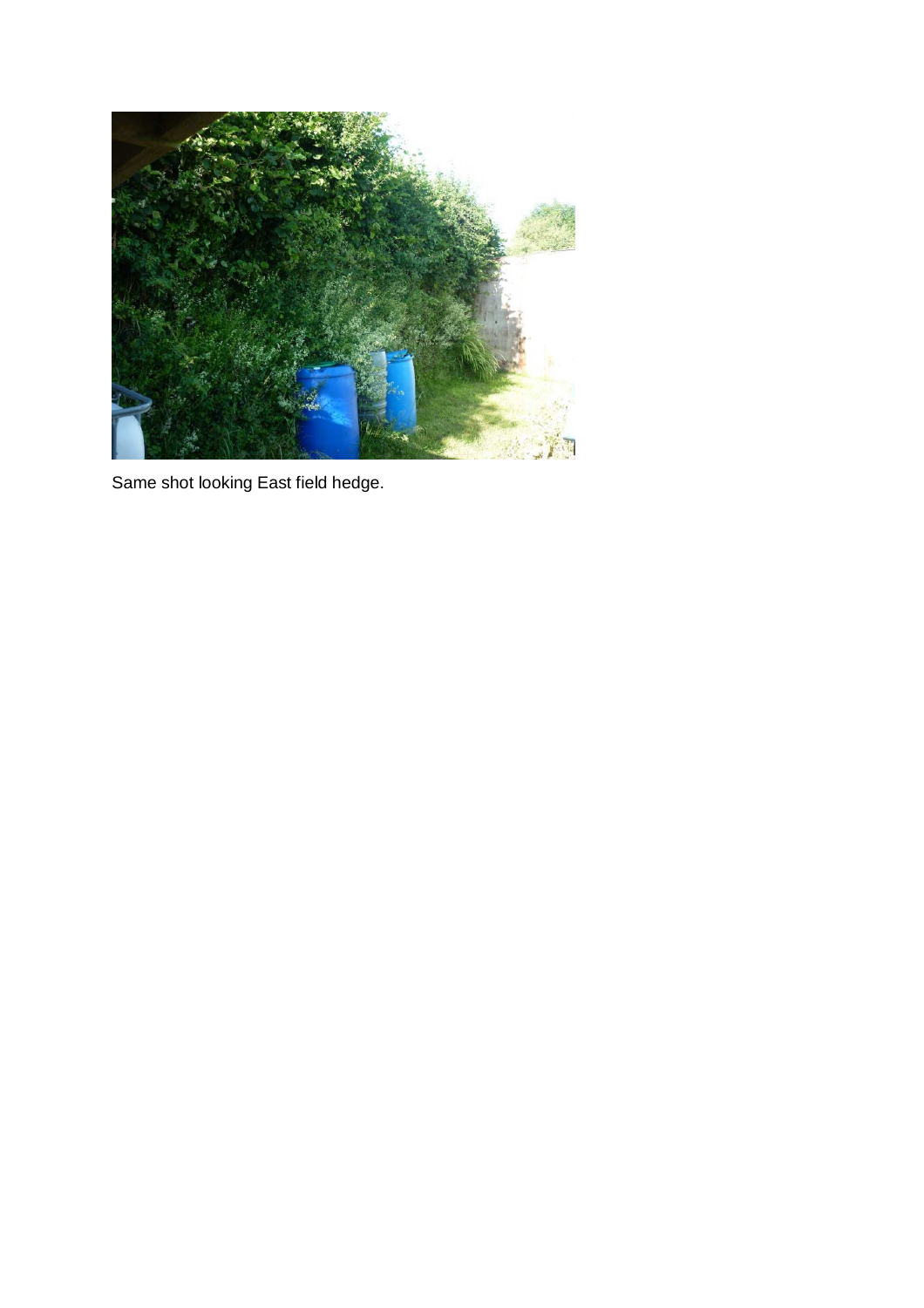## Appendix 5**MENHENIOT PARISH COUNCIL**

www.menheniotparish.org.uk

## Tenancy agreement for allotment gardens

THIS AGREEMENT made the …………………………….. between the Menheniot Parish Council (hereinafter called the Council) and

. The same state of the state of the state of the state of the state of the state of the state of the state of the state of the state of the state of the state of the state of the state of the state of the state of the st

(hereinafter called the tenant), by which it is agreed that:

- 1. The Council shall let to the Tenant for them to hold as tenant from year to year, the Allotment Garden numbered …….. **i**n the Council's Allotment register.
- 2. The tenant shall pay a yearly rent of £12.00 on the 1<sup>st</sup> day of January each year. The first yearly payment shall be due in full on the first day of the month following the commencement of the tenancy without any apportionment for part periods.
- 3. The tenancy may be terminated by either party to this agreement serving on the other not less than three months written notice to quit, provided the is paid up to date.
- 4. The tenant shall reside within the Parish of Menheniot during the continuance of this tenancy.
- 5. The tenant shall during their tenancy carry out the following obligations:
- a. The allotment shall be kept in a decent and good condition and properly cultivated, clean of litter and noxious weeds. .
- b. Where guests and children are brought into the allotment area, they remain the responsibility of the person who accompanies them.
- c. No nuisance or annoyance shall be caused by the tenant to any tenant of any other allotment.
- d. Dogs may be brought onto the allotments but must remain under control of the owner, who is also responsible for clearing away any dog mess.
- e. The tenant shall not assign the tenancy, nor sub-let or part with the possession of any part of the allotment.
- f. The tenant shall not erect any structure without the consent of the Council.
- g. The tenant shall maintain in decent order all paths and ditches forming any boundary to the allotment, and trim back any overhanging hedges or trees..
- h. The tenant shall not lop or fell any tree growing on the allotment
- i. The tenant may only produce vegetables, fruit or flowers for their personal consumption.
- j. The tenant shall permit the inspection of the allotment by any officer of the Council.

Lambest Cottage | Menheniot | Cornwall | PL14 3RE 01579-342437 | 07966-183082 clerk@menheniotparishcouncil.co.uk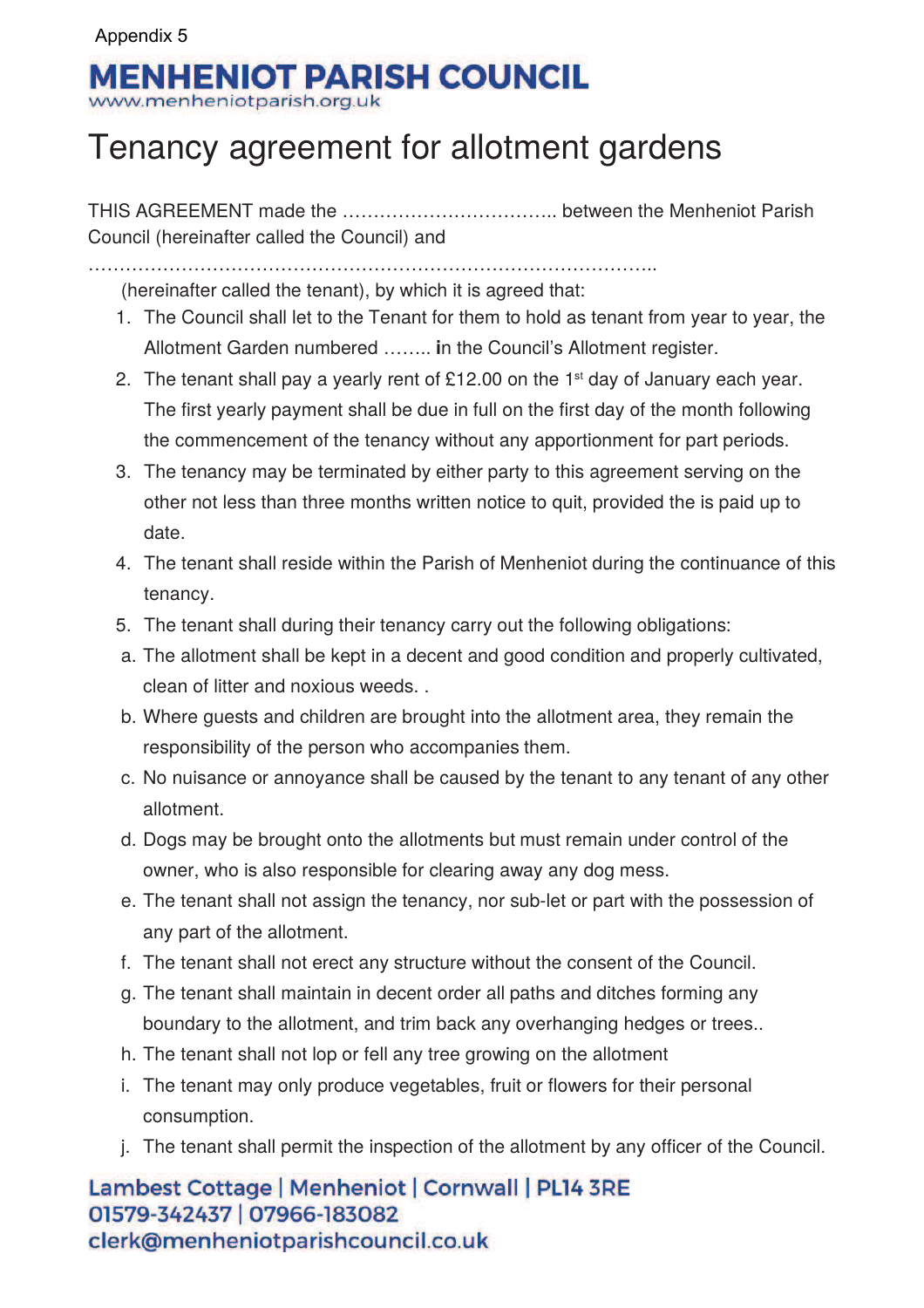- k. The tenant shall not obstruct any path set out for other tenants.
- l. The tenant shall ensure that the allotment gate is locked on exiting the site.
- 6. The Council shall pay all rates, taxes, dues or other assessments levied on the allotment.
- 7. If the tenant shall have been in breach of any of the foregoing provisions of this agreement for a period of one month, the Council may re-enter the allotment and the tenancy shall thereupon come to an end but without prejudice to any right of the Council to claim damages for any such breach, or recover any rent due.
- 8. Any notice required by this agreement to be given to the Council shall be delivered or sent by post to the Clerk to the Council and any notice to be given to the tenant shall be treated as served if left at or delivered by recorded delivery post at the address at the head of this agreement.
- 9. The Council reserves the right to adjust the rents as circumstances demand, and will consult with the tenants association prior to any change. Any such adjustment shall take effect from the January  $1<sup>st</sup>$  after the meeting of the Council at which an increase is so resolved and advised to the tenant in writing.

| Signatures: |
|-------------|
|             |
|             |

Tenant …………………………………………………………… date………………………………